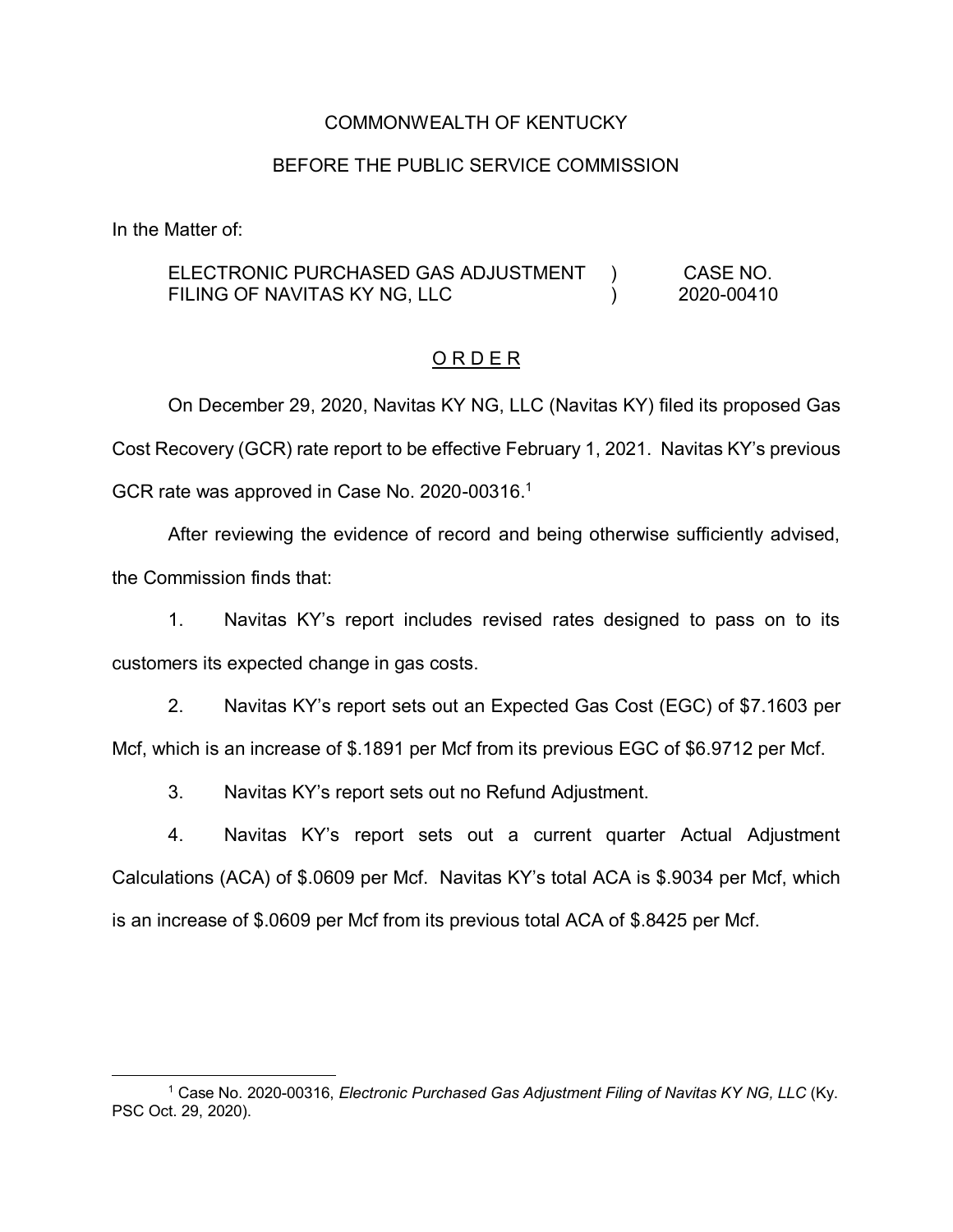5. Navitas KY's report sets out a current quarter Balancing Adjustment (BA) of \$.2332 per Mcf. Navitas KY's total BA is \$.3220 per Mcf, which is an increase of \$.2332 per Mcf from its previous total BA of \$.0888 per Mcf.

6. Navitas KY's GCR rate is \$8.3857 per Mcf, which is an increase of \$.4832 per Mcf from its previous GCR rate of \$7.9025 per Mcf.

7. The rate set forth in the Appendix to this Order is fair, just and reasonable, and should be approved for service rendered by Navitas KY on and after February 1, 2021.

IT IS THEREFORE ORDERED that:

1. The rate set forth in the Appendix to this Order is approved for service rendered by Navitas KY on and after February 1, 2021.

2. Within 20 days of the date of entry of this Order, Navitas KY shall file with this Commission, using the Commission's electronic Tariff Filing System, revised tariff sheets setting out the rate approved herein and reflecting that it was approved pursuant to this Order.

3. This case is closed and removed from the Commission's docket.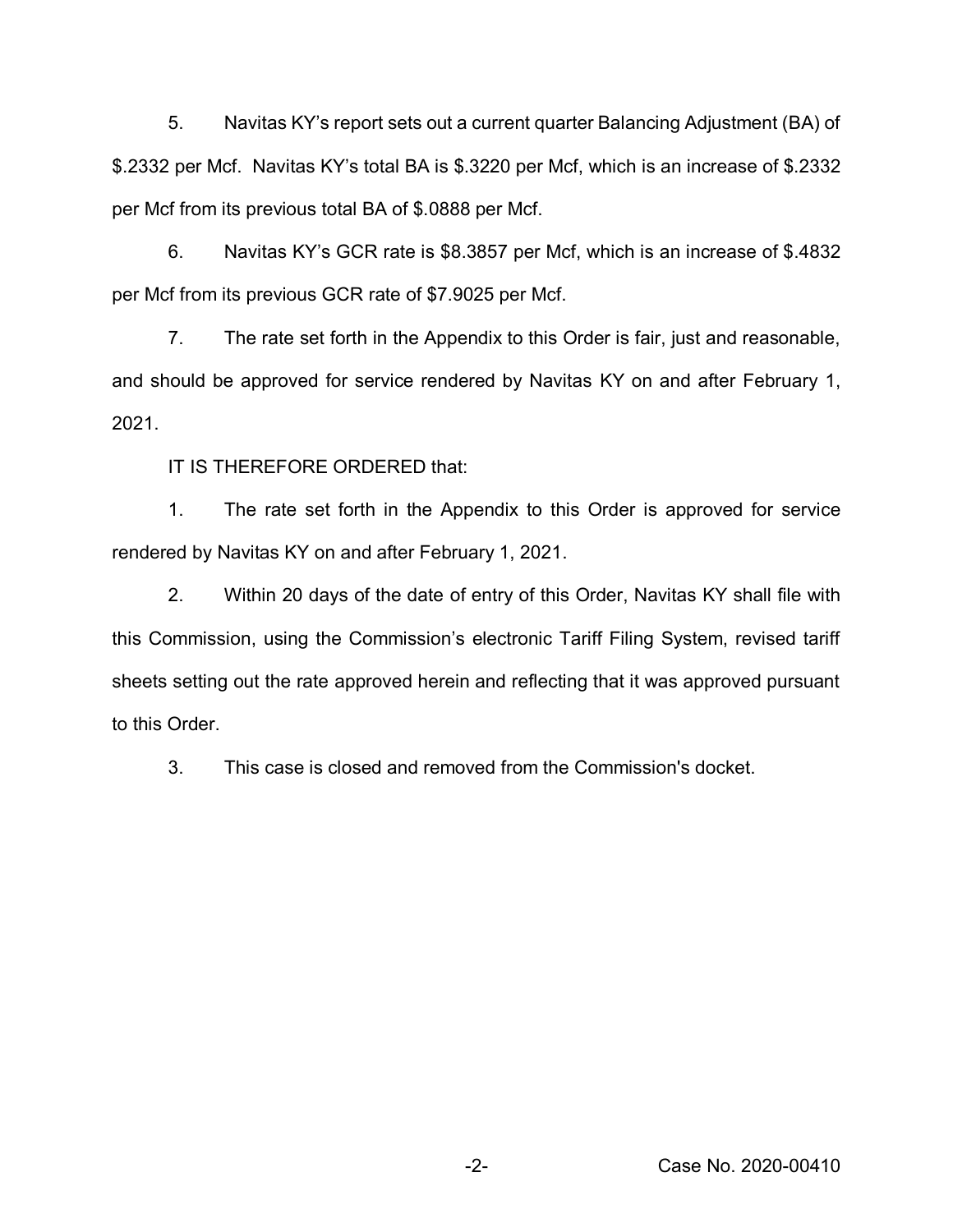By the Commission



ATTEST:

)<br>de C. Bidwell

Executive Director

Case No. 2020-00410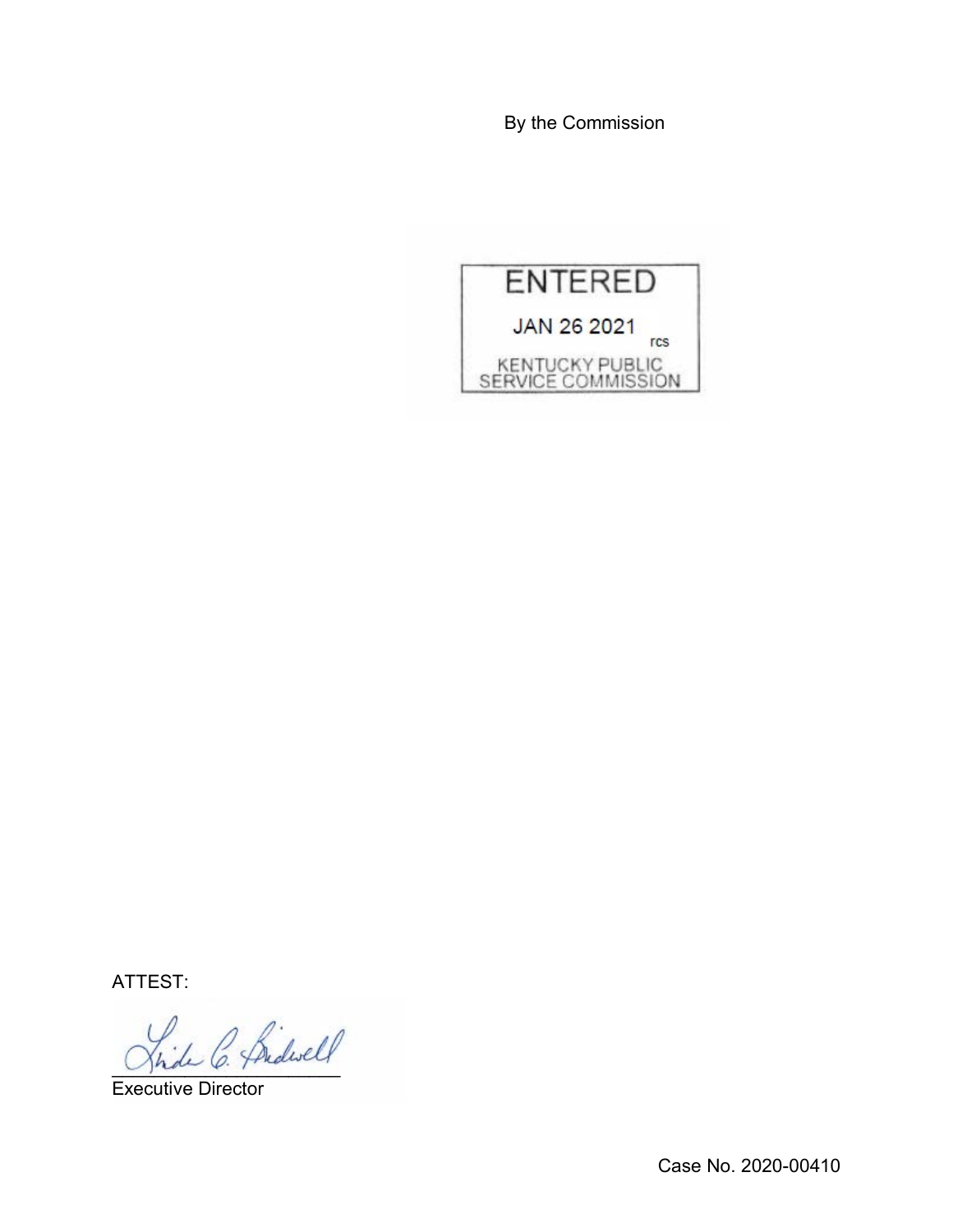## APPENDIX

# APPENDIX TO AN ORDER OF THE KENTUCKY PUBLIC SERVICE COMMISSION IN CASE NO. 2020-00410 DATED JAN 26 2021

The following rates and charges are prescribed for the customers in the area served by Navitas KY NG, LLC. All other rates and charges not specifically mentioned herein shall remain the same as those in effect under the authority of the Commission prior to the effective date of this Order.

### RATES per Mcf:

|                           |                  | <b>Gas Cost</b><br>Recovery |                        |
|---------------------------|------------------|-----------------------------|------------------------|
|                           | <b>Base Rate</b> | Rate                        | Total                  |
| Residential<br>Commercial | \$4.62<br>\$3.62 | \$8.3857<br>\$8.3857        | \$13.0057<br>\$12.0057 |